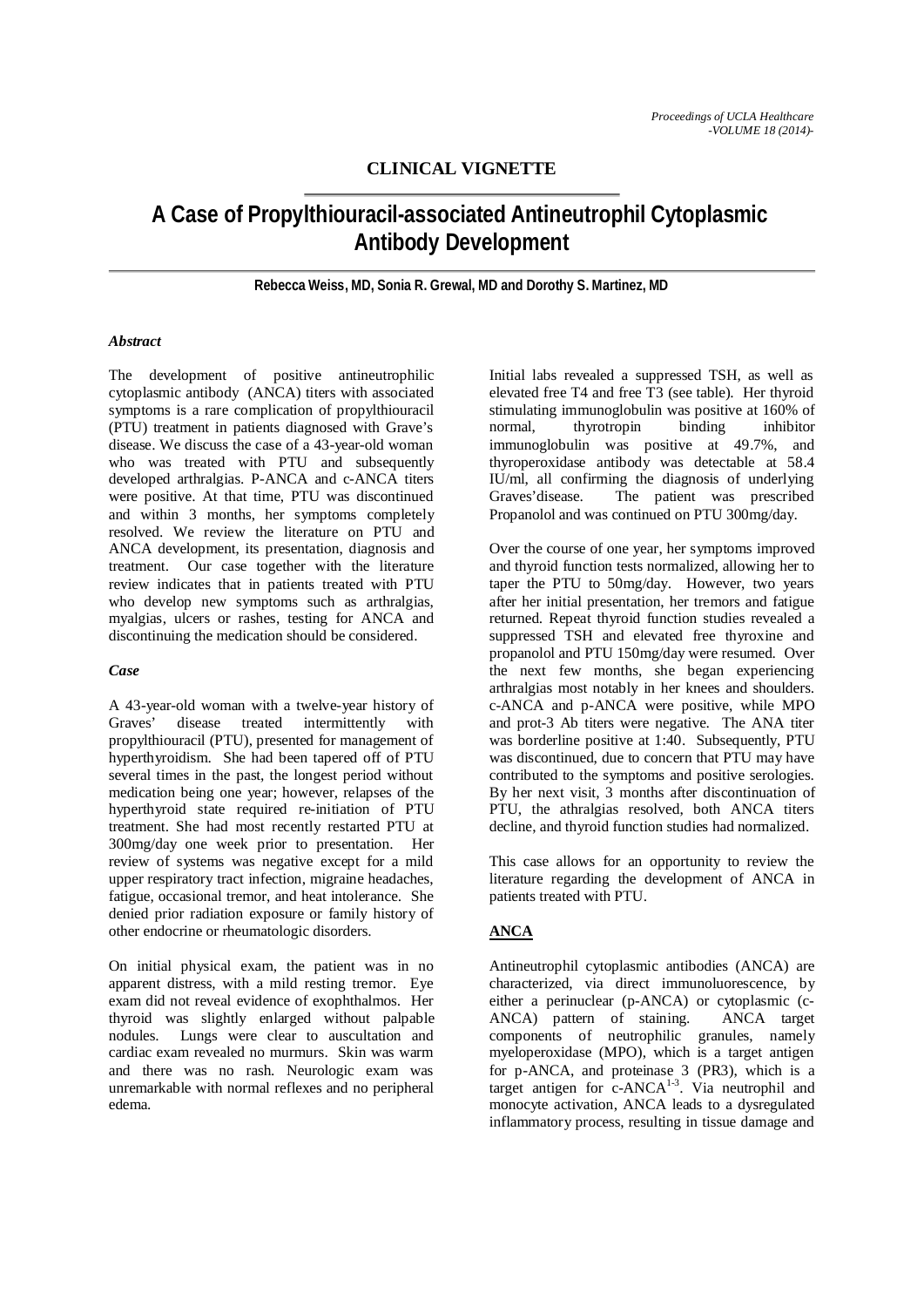vasculitis<sup>4</sup>. ANCA positive vasculitis is associated with high morbidity and mortality, as well as toxicity from associated immunosuppressive treatments<sup>2</sup>. While c-ANCA is classically associated with conditions such as Wegener's granulomatosis, p-ANCA is seen more often with necrotizing glomerulonephritis and microscopic polyangiitis<sup>1,5,6</sup>. P-ANCA may become positive in a variety of nonvasculitic conditions such as inflammatory bowel disease, autoimmune liver disease, rheumatoid arthritis, cancer, and infection<sup>5</sup>.

#### **Propylthiouracil-associated ANCA vasculitis and other factors**

The development of ANCA can be seen in druginduced vasculitis<sup>7</sup>. A number of drugs have been implicated in the development of ANCA, including hydralazine, sulfasalazine, propylthiouracil (PTU), carbimazole and methimazole. The prevalence of ANCA is significantly higher in patients treated with PTU, compared to those treated with methimazole or carbimazole $8-11$ . While the majority of drug-induced ANCA is associated with anti-MPO and p-ANCA, it has also occurred in association with anti-PR3/c- $\widehat{\text{ANCA}^{2,12,13}}$ 

The literature reports 20 to 40 percent of patients treated with PTU for hyperthyroidism become ANCA positive. Of these patients, nearly one-fifth develop features consistent with vasculitis<sup>5,9,13</sup>

While PTU-induced ANCA-positive vasculitis has occurred in patients with toxic multinodular goiter, it is seen most often in association with underlying Graves' disease<sup>8,11,17</sup>. Having an underlying autoimmune disorder itself, does not appear to render patients more susceptible to the development of ANCA vasculitidies, as there is no association between ANCA and Hashimoto's thyroiditis<sup>8</sup>.

Duration of PTU therapy is positively correlated with ANCA development. Most cases have treatment greater than  $18$  months<sup>11,12,15</sup>, and Ozduman Cin reported ANCA positivity further increased with prolonged PTU therapy<sup>18</sup>. One series revealed an average PTU treatment duration of 37 months prior to development of ANCA and/or clinical symptoms of vasculitis $17$ , but it has been reported to occur from a few months to several years of treatment<sup>8,13</sup>. An association between PTU dosage and ANCA development has not been established, although most cases reported treatment with at least 150-300mg/day of PTU, which may or may not have been tapered during the course of treatment  $5,19$ .

No significant association between age and PTUinduced ANCA has been reported; however, it has been shown to occur more frequently in women, but this finding may be due to a higher prevalence of Graves' disease in women<sup>20,21</sup>.

## *Mechanism of PTU-induced ANCA*

The exact mechanism of PTU-induced ANCA development is unknown. Recently, Nakazawa reported that abnormal conformation and impaired degradation of neutrophil extracellular traps (NETs) induced by PTU are involved in the pathogenesis of PTU-induced MPO ANCA production and MPO ANCA-associated vasculitis. This suggests that disordered NETs can be critically implicated in the pathogenesis of MPO ANCA-associated vasculitis $^{22}$ . Negative ANCA titers in patients with hyperthyroidism prior to PTU initiation makes underlying thyroid disease a less likely culprit<sup>11</sup>.

It is postulated that PTU acts as a hapten, binding MPO. PTU has been shown to accumulate in neutrophils and become oxidized by MPO and hydrogen peroxide to the reactive intermediate PTUsulphonate  $23$ . This is thought to induce T cell sensitization and polyclonal B cell activation, leading to autoantibody (ANCA) development, ultimately resulting in vascular injury<sup>2,5,8,23,24</sup>. However, unlike PTU, Carbimazole and methimazole have not been shown to accumulate in neutrophils and behave as haptens, which may partly account for the significantly reduced incidence of ANCA in patients treated with carbimazole, compared to  $PTU<sup>8,9</sup>$ .

Not all patients who are serum ANCA positive develop immediate clinical manifestations of vasculitis. Many are in remission for a period of time, while others may never develop symptoms despite being ANCA-positive $9,14$ . One theory is based on several cases of PTU-induced ANCA vasculitis following recent flu-like illness. Vasculitis may develop only after neutrophils are appropriately primed by a viral or bacterial infection<sup>13</sup>. Another theory for the disparity of ANCA-positivity and clinical symptoms of vasculitis involves the role endothelial cell damage plays in the development of clinical vasculitis. Presence of anti-endothelial cytoplasmic antibody has been significantly associated with development of clinical vasculitis in patients with PTU-induced ANCA.<sup>14</sup>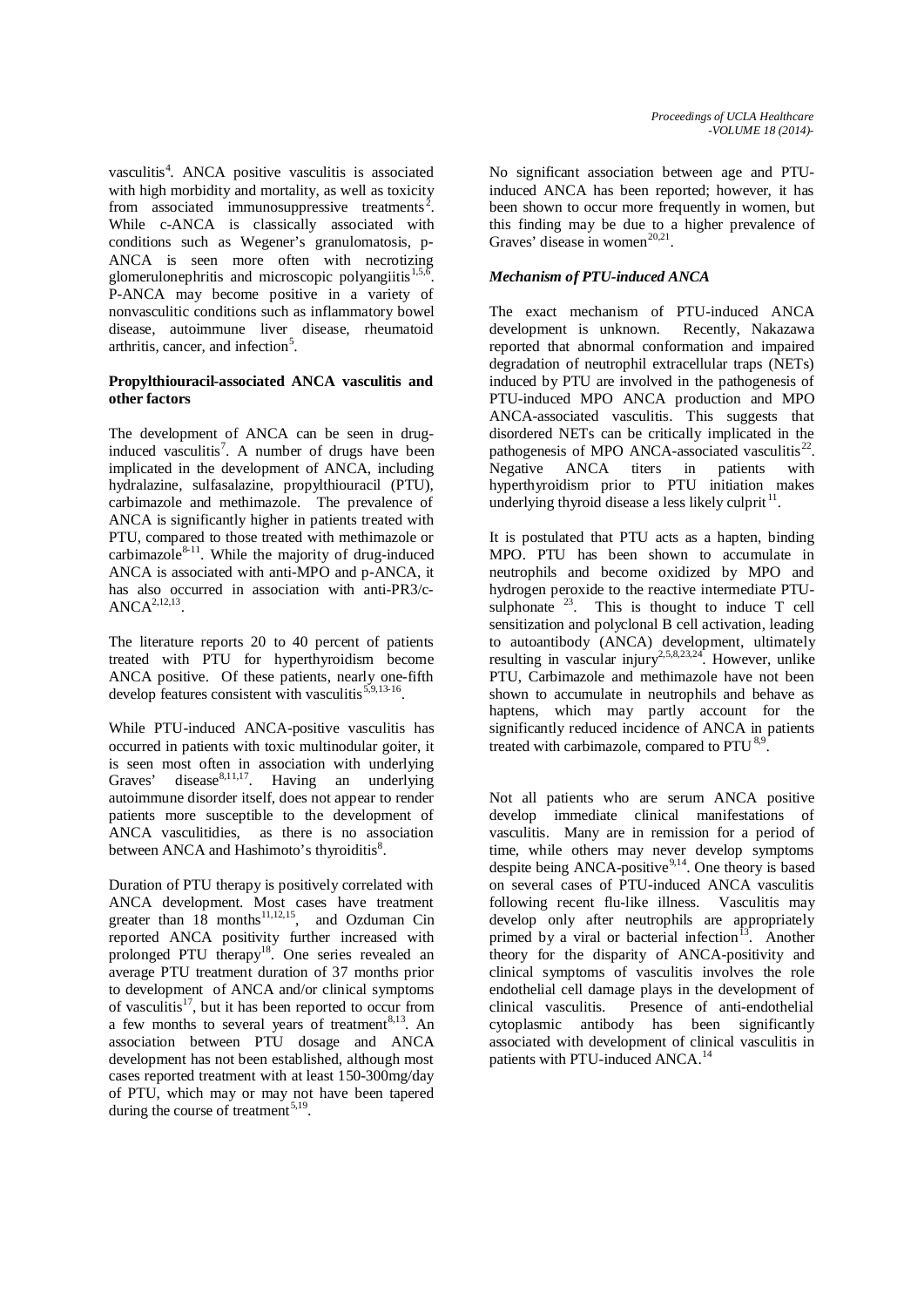#### *Clinical Presentation*

Many patients with PTU-induced ANCA are asymptomatic. Those that become symptomatic tend to develop only one to a few isolated manifestations of vasculitis. Though much less common, clinical development of entire ANCA-associated syndrome such as Wegener's granulomatosis has been reported $^{25}$ .

Besides arthralgias, the most common manifestation are cutaneous, including ulcers, purpura, subcutaneous nodules, and bullae. Sule et al reported cutaneous involvement in PTU-associated vasculitis with different patterns of skin changes<sup>26</sup>. Hematuria and proteinuria secondary to renal dysfunction from biopsy-proven crescenteric, membranous, and focal segmental necrotizing glomerulonephritis, have also been reported. The frequency of kidney involvement in PTU-associated ANCA-positive vasculitis is 58-<br>66.7%<sup>27</sup>. More serious complications, such as More serious complications, such as neurological, diffuse alveolar hemorrhage, pericarditis, serositis, pyoderma gangrenosum, and erythema multiforme have also been reported<sup>2,5,17,19,28-31</sup>.

#### *Diagnosis*

The clinical diagnosis of drug-induced disease may be difficult due to the non-specific nature and variability of patients' underlying thyroid diseases. Although PTU-induced ANCA has been shown to occur with either anti-MPO (p-ANCA) or anti-PR3 (ANCA) antibodies, it is more commonly associated with the former<sup>2,5,10,13,17,22,28,32</sup>. The presence of antielastase and anti-lactoferrin antibodies, which are tests for ANCA that target other neutrophil antigens, may also be diagnostic, and possibly correlate with disease activity<sup>2,8,9</sup>. As indicated previously, disease activity may be associated with the presence of antiendothelial cytoplasmic antibodies $14$ , however, no significant association between PTU- induced ANCA and ANA titers have been made<sup>2,19</sup>.

Diagnosis of PTU-induced ANCA is also supported by a history of treatment with PTU prior to development of ANCA, possible development of vasculitic symptoms, and decline in ANCA titers or resolution of symptoms on discontinuation of  $PTU^{13,17}$ .

## *Treatment*

First-line treatment for PTU-induced vasculitis is discontinuation of PTU. In most patients, this is sufficient to allow resolution of symptoms.

Pathologic changes observed with ANCA development, particularly in renal biopsy specimens, have been shown to normalize after discontinuation of PTU.<sup>2,6,8,19,20</sup>. Some patients, however, have persistent ANCA titers and symptoms despite discontinuation of PTU<sup>5,17</sup>. Corticosteroids are often used in these cases with resolution of symptoms  $19,28$ . Severe cases warrant more aggressive therapy, including cyclophosphamide or plasmapheresis  $2.28$ .

It is reasonable to periodically measure ANCA in patients treated with PTU, particularly those on greater than 18 months treatment. Given a markedly reduced association of ANCA-induced vasculitis with methimazole or carbimazole compared to PTU, greater use of the former drugs for medical treatment of hyperthyroidism may be advocated. Radioablation or surgery should also be considered in patients, as there is limited efficacy in long-tem medical treatment with PTU, methimazole, or carbimazole for hyperthyroidism.<sup>11,17,33</sup>

One study found elevated serum levels of MPO-ANCA for more than 5 years after discontinuation of  $PTU^{32}$ 

#### *Conclusion*

This case illustrates the importance of being mindful of the morbidities that can be associated with the initiation of any new medication. Although this patient's symptoms resolved after discontinuation of PTU, some cases required the addition of potent corticosteroids to resolve symptoms 5,17,19. While PTU associated ANCA positive vaculitis is rare, this complication should be considered when prescribing this medication to patients with Graves' disease.

#### **REFERENCES**

- 1. **Furuta S, Jayne DR**. Antineutrophil cytoplasm antibodyassociated vasculitis: recent developments. *Kidney Int*. 2013 Aug;84(2):244-9. doi: 10.1038/ki.2013.24. Epub 2013 Feb 20. PubMed PMID: 23423257.
- 2. **Choi HK, Merkel PA, Walker AM, Niles JL**. Drugassociated antineutrophil cytoplasmic antibody-positive vasculitis: prevalence among patients with high titers of antimyeloperoxidase antibodies. *Arthritis Rheum*. 2000 Feb;43(2):405-13. PubMed PMID: 10693882.
- 3. **Bini P, Gabay JE, Teitel A, Melchior M, Zhou JL, Elkon KB**. Antineutrophil cytoplasmic autoantibodies in Wegener's granulomatosis recognize conformational epitope(s) on proteinase 3. *J Immunol*. 1992 Aug 15;149(4):1409-15. PubMed PMID: 1380042.
- 4. **Savage CO, Harper L, Holland M** . New findings in pathogenesis of antineutrophil cytoplasm antibody-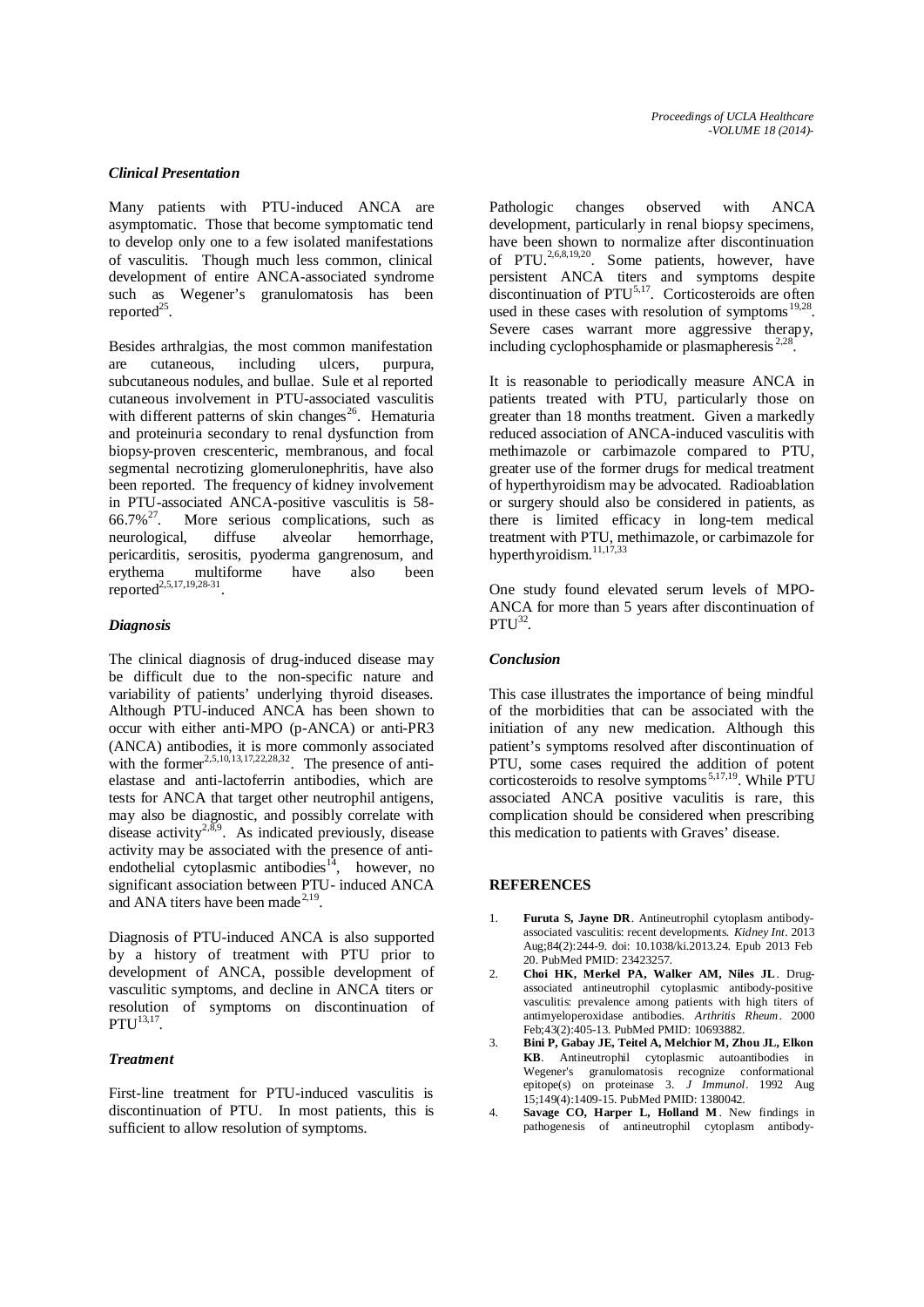associated vasculitis. *Curr Opin Rheumatol*. 2002 Jan;14(1):15-22. Review. PubMed PMID: 11790991.

- 5. **Helfgott SM, Smith RN**. Case records of the Massachusetts **General** Hospital. Weekly Massachusetts clinicopathological exercises. Case 21-2002. A 21-year-old man with arthritis during treatment for hyperthyroidism. *N Engl J Med*. 2002 Jul 11;347(2):122-30. PubMed PMID: 12110741.
- 6. **Harper L, Chin L, Daykin J, Allahabadia A, Heward J, Gough SC, Savage CO, Franklyn JA** . Propylthiouracil and carbimazole associated-antineutrophil cytoplasmic antibodies (ANCA) in patients with Graves' disease. *Clin Endocrinol (Oxf).* 2004 Jun;60(6):671-5. PubMed PMID: 15163328.
- 7. **Gao Y, Zhao MH**. Review article: Drug-induced antineutrophil cytoplasmic antibody-associated vasculitis. *Nephrology (Carlton).* 2009 Feb;14(1):33-41. doi: 10.1111/j.1440-1797.2009.01100.x. Review. PubMed PMID: 19335842.
- 8. **Harper L, Cockwell P, Savage CO**. Case of propylthiouracil-induced ANCA associated small vessel vasculitis. *Nephrol Dial Transplant.* 1998 Feb;13(2):455-8. Review. PubMed PMID: 9575062.
- 9. **Gao Y, Zhao MH, Guo XH, Xin G, Gao Y, Wang HY** . The prevalence and target antigens of antithyroid drugs induced antineutrophil cytoplasmic antibodies (ANCA) in Chinese patients with hyperthyroidism. *Endocr Res*. 2004 May;30(2):205-13. PubMed PMID: 15473130.
- 10. **Huang CN, Hsu TC, Chou HH, Tsay GJ** . Prevalence of perinuclear antineutrophil cytoplasmic antibody in patients with Graves' disease treated with propylthiouracil or methimazole in Taiwan. *J Formos Med Assoc*. 2004 Apr;103(4):274-9. PubMed PMID: 15175822.
- 11. **Gunton JE, Stiel J, Clifton-Bligh P, Wilmshurst E, McElduff A**. Prevalence of positive anti-neutrophil cytoplasmic antibody (ANCA) in patients receiving antithyroid medication. *Eur J Endocrinol*. 2000 Jun;142(6):587. PubMed PMID:10822221.
- 12. **Gao Y, Chen M, Ye H, Yu F, Guo XH, Zhao MH** . Longterm outcomes of patients with propylthiouracil-induced anti-neutrophil cytoplasmic auto-antibody-associated vasculitis. *Rheumatology (Oxford)*. 2008 Oct;47(10):1515- 20. doi: 10.1093/rheumatology/ken321. Epub 2008 Aug 1. PubMed PMID: 18676500.
- 13. **Yamauchi K, Sata M, Machiya J, Osaka D, Wada T, Abe S, Otake K, Kubota I**. Antineutrophil cytoplasmic antibody positive alveolar haemorrhage during propylthiouracil therapy for hyperthyroidism. *Respirology*. 2003 Dec;8(4):532-5. PubMed PMID: 14708556.
- 14. **Yu F, Zhao MH, Zhang YK, Zhang Y, Wang HY** . Antiendothelial cell antibodies (AECA) in patients with propylthiouracil (PTU)-induced ANCA positive vasculitis are associated with disease activity. *Clin Exp Immunol*. 2005 Mar;139(3):569-74. PubMed PMID: 15730404; PubMed Central PMCID: PMC1809319.
- 15. **Sera N, Ashizawa K, Ando T, Abe Y, Ide A, Usa T, Tominaga T, Ejima E, Yokoyama N, Eguchi K**. Treatment with propylthiouracil is associated with appearance of antineutrophil cytoplasmic antibodies in some patients with Graves' disease. *Thyroid*. 2000 Jul;10(7):595-9. PubMed PMID: 10958312.
- 16. **Yazisiz V, Ongüt G, Terzioğlu E, Karayalçin U**. Clinical importance of antineutrophil cytoplasmic antibody positivity during propylthiouracil treatment. *Int J Clin Pract*. 2010 Jan;64(1):19-24. doi: 10.1111/j.1742- 1241.2007.01485.x. Epub 2008 Feb 14. PubMed PMID: 18284438.
- 17. **Gunton JE, Stiel J, Caterson RJ, McElduff A**. Clinical case seminar: Anti-thyroid drugs and antineutrophil cytoplasmic antibody positive vasculitis. A case report and

review of the literature. *J Clin Endocrinol Metab*. 1999 Jan;84(1):13-6. Review. PubMed PMID: 9920055.

- 18. **Cin MO, Gursoy A, Morris Y, Aydintug OT, Kamel N, Gullu S**. Prevalence and clinical significance of antineutrophil cytoplasmic antibody in Graves' patients treated with propylthiouracil. *Int J Clin Pract*. 2009 Feb:  $63(2):299-302.$  doi: 1241.2006.01250.x. PubMed PMID: 19196368.
- 19. **Erten Y, Bodur H, Sahiner S, Tolunay O, Akkaya V, Canbakan B, Bali M**. Antineutrophil cytoplasmic antibody associated vasculitis and rapidly progressive glomerulonephritis as a complication of propylthiouracil therapy. *Clin Endocrinol* (Oxf). 2002 Nov;57(5):699-700. PubMed PMID: 12390348.
- 20. **Dolman KM, Gans RO, Vervaat TJ, Zevenbergen G, Maingay D, Nikkels RE, Donker AJ, von dem Borne AE, Goldschmeding R**. Vasculitis and antineutrophil cytoplasmic autoantibodies associated with propylthiouracil therapy. *Lancet*. 1993 Sep 11;342(8872):651-2. PubMed PMID: 8103148.
- 21. **Otsuka S, Kinebuchi A, Tabata H, Yamakage A, Yamazaki S**. Myeloperoxidase-antineutrophil cytoplasmic antibody-associated vasculitis following propylthiouracil therapy. *Br J Dermatol*. 2000 Apr;142(4):828-30. Review. PubMed PMID: 10792251.
- 22. **Nakazawa D, Tomaru U, Suzuki A, Masuda S, Hasegawa R, Kobayashi T, Nishio S, Kasahara M, Ishizu A**. Abnormal conformation and impaired degradation of propylthiouracil-induced neutrophil extracellular traps: implications of disordered neutrophil extracellular traps in a rat model of myeloperoxidase antineutrophil cytoplasmic antibody-associated vasculitis. *Arthritis Rheum*. 2012 Nov;64(11):3779-87. doi: 10.1002/art.34619. PubMed PMID: 22777766.
- 23. **von Schmiedeberg S, Goebel C, Gleichmann E, Uetrecht J**. Neutrophils and drug metabolism. *Science*. 1995 Apr 28;268(5210):585-6. PubMed PMID: 7725110.
- 24. **Waldhauser L, Uetrecht J**. Oxidation of propylthiouracil to reactive metabolites by activated neutrophils. Implications for agranulocytosis. *Drug Metab Dispos*. 1991 Mar-Apr;19(2):354-9. PubMed PMID: 1676636.
- 25. **Pillinger M, Staud R**. Wegener's granulomatosis in a patient receiving propylthiouracil for Graves' disease. *Semin Arthritis Rheum*. 1998 Oct;28(2):124-9. Review. PubMed PMID: 9806373.
- 26. **Bilge NS, Kaşifoğlu T, Korkmaz C**. PTU-induced ANCApositive vasculitis: an innocent or a life-threatening adverse effect? *Rheumatol Int*. 2013 Jan;33(1):117-20. doi: 10.1007/s00296-011-2280-5. Epub 2012 Jan 8. PubMed PMID:22228488.
- 27. **Yu F, Chen M, Gao Y, Wang SX, Zou WZ, Zhao MH, Wang HY**. Clinical and pathological features of renal involvement in propylthiouracil-associated ANCA-positive vasculitis. *Am J Kidney Dis*. 2007 May;49(5):607-14. PubMed PMID:17472842.
- 28. **Jacobs EM, Hartkamp A, Kaasjager HA**. PTUassociated cutaneous vasculitis with ANCA anti-MPO and anti-PR3 antibodies. *Neth J Med*. 2003 Sep;61(9):296-9. PubMed PMID: 14692444.
- 29. **Hong SB, Lee MH**. A case of propylthiouracil-induced pyoderma gangrenosum associated with antineutrophil cytoplasmic antibody. *Dermatology*. 2004;208(4):339-41. PubMed PMID: 15178918.
- 30. **Colakovski H, Lorber DL**. Propylthiouracil-induced perinuclear-staining antineutrophil cytoplasmic autoantibody-positive vasculitis in conjunction with pericarditis. *Endocr Pract*. 2001 Jan-Feb;7(1):37-9. PubMed PMID: 11250767.
- 31. **Morita S, Ueda Y, Eguchi K**. Anti-thyroid drug-induced ANCA-associated vasculitis: a case report and review of the